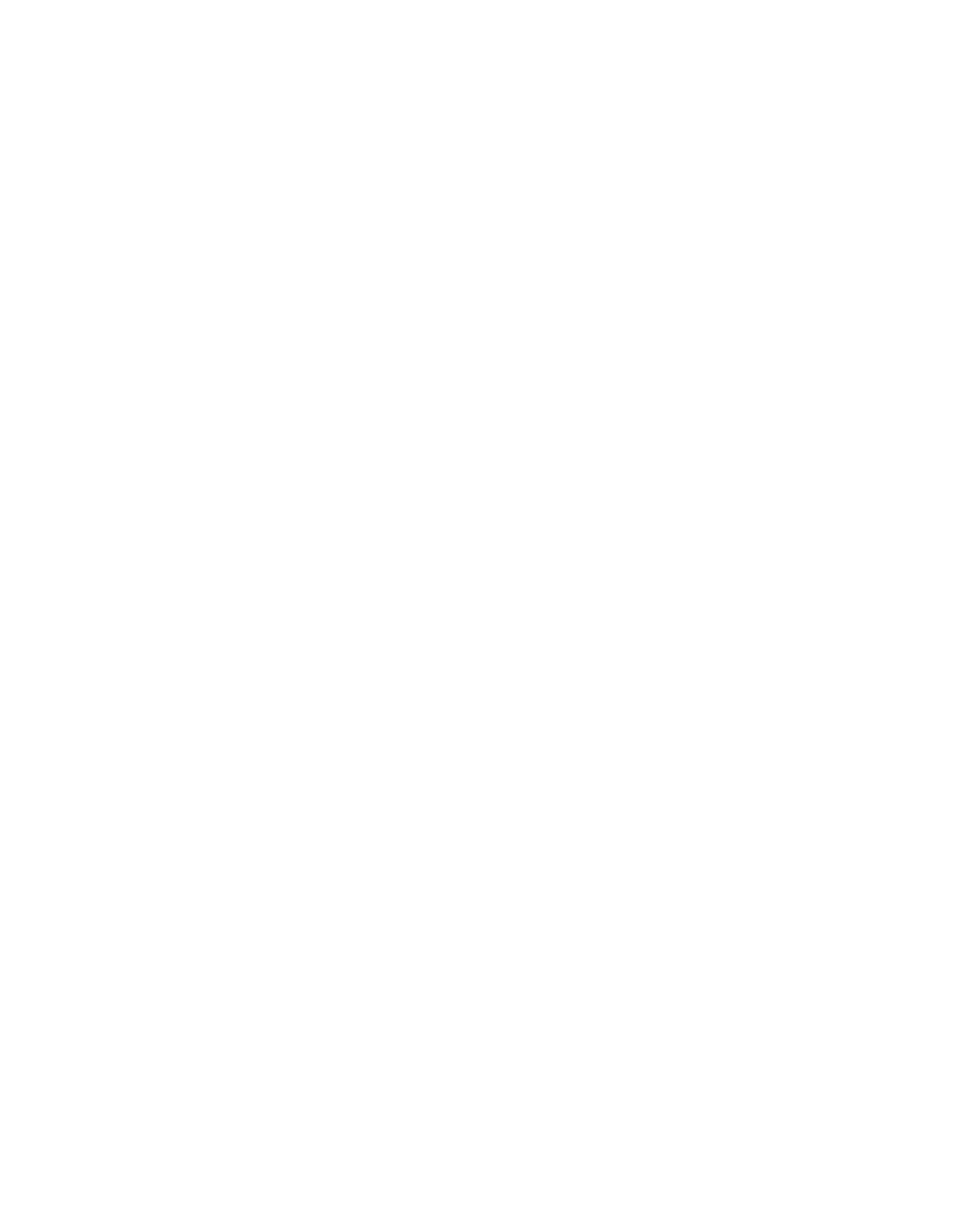# **18.0 Gathering Information for a Biological Assessment**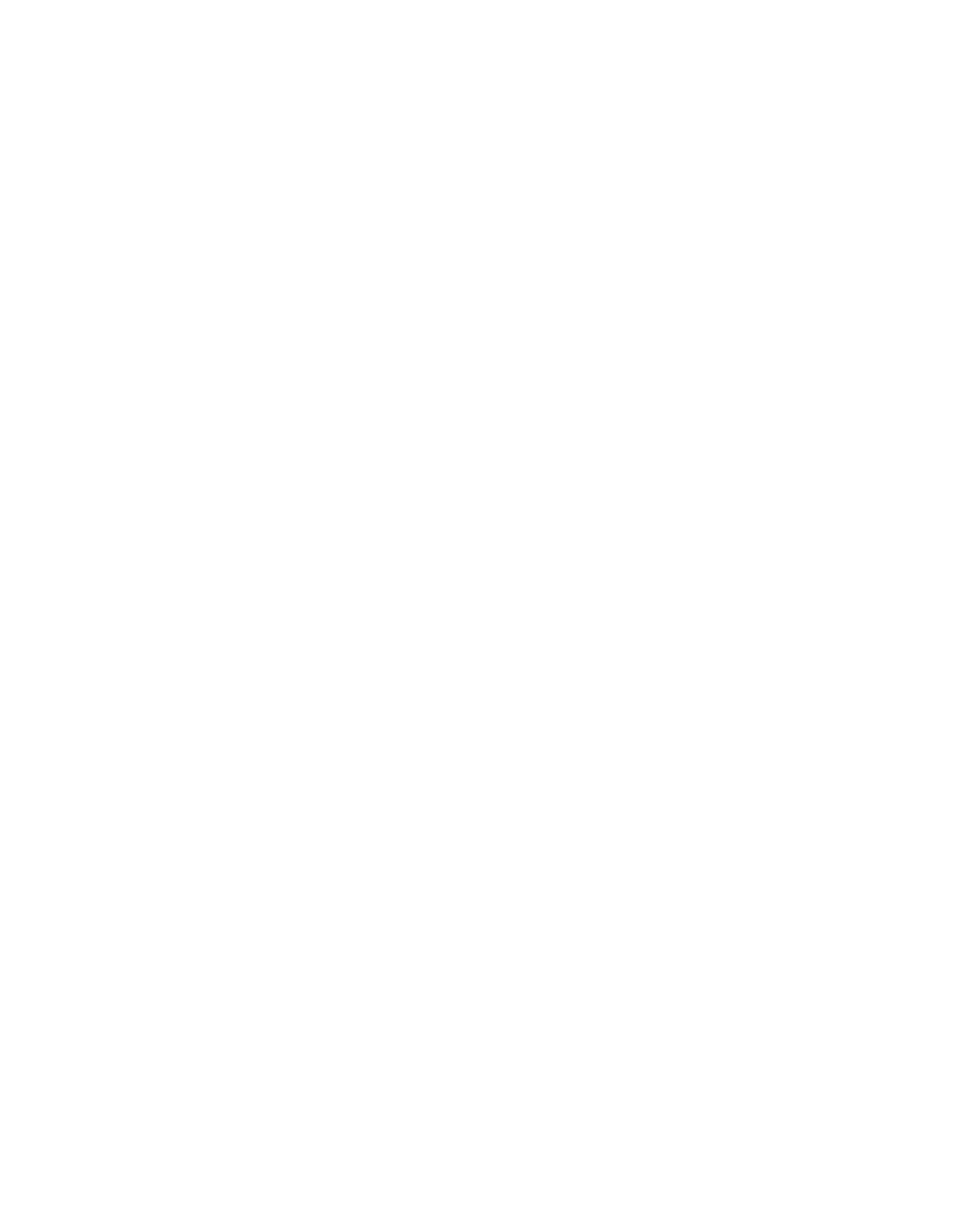# **Contents**

|  |  |  | 18.2 Local Agency Environmental Classification Summary Form 18.3<br>18.3 Endangered Species Act Stormwater Design Checklist Overview  18.3 |
|--|--|--|--------------------------------------------------------------------------------------------------------------------------------------------|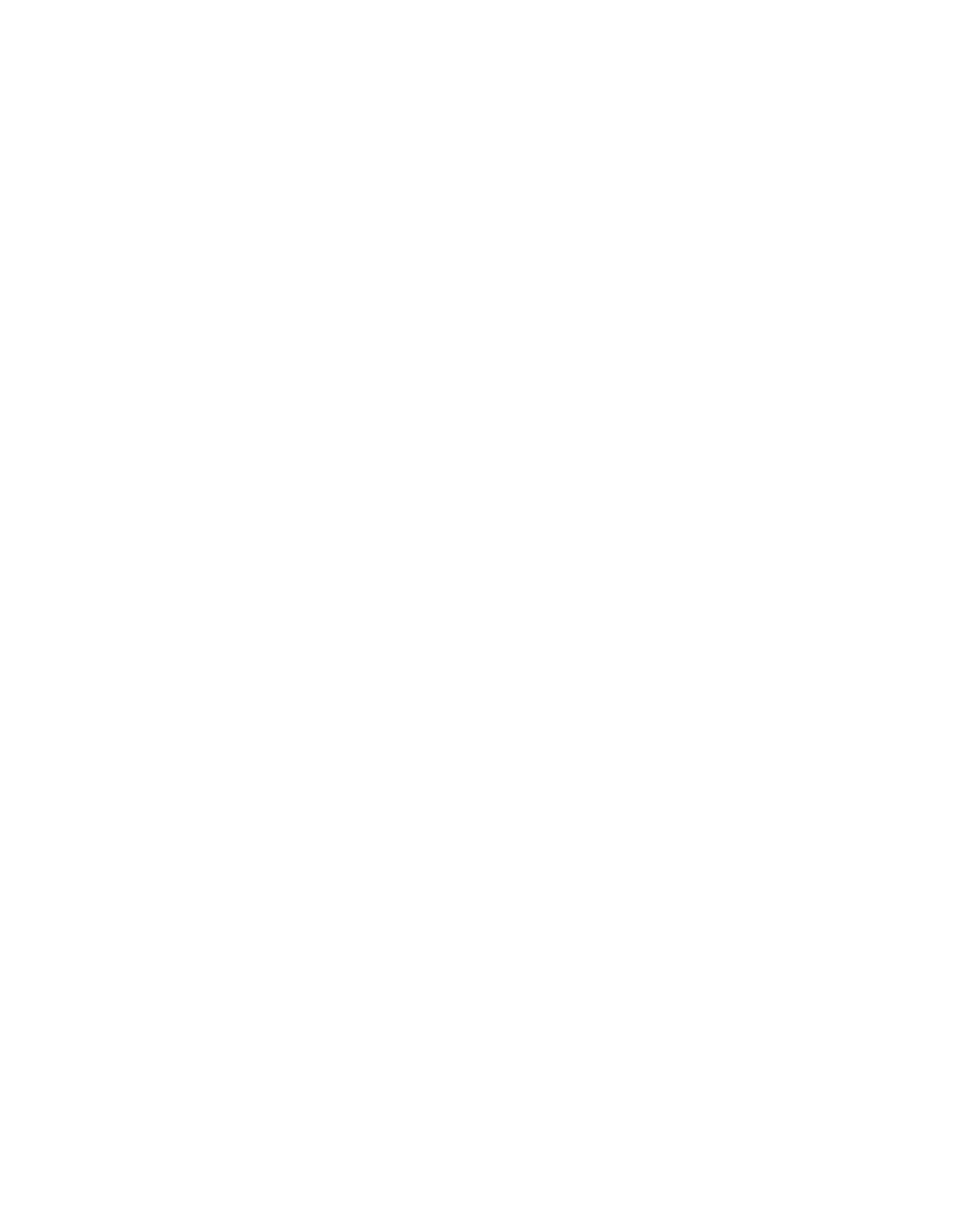# <span id="page-6-0"></span>**18.0 Gathering Information for a Biological Assessment**

This chapter provides contact information for the necessary information requests made as one of the first steps in preparing a biological assessment. Examples of information request letters are also included.

The local agency environmental classification summary (ECS) form is also included here, followed by the Endangered Species Act stormwater design checklist. These forms are filled in with project information that the BA preparer needs in order to develop the BA.

## <span id="page-6-1"></span>**18.1 Information Request Contacts and Letter Samples**

Information on threatened, endangered, proposed, and candidate species, including species of concern should be acquired from each of the agencies below on a regular basis. To save time, it is highly recommended that listings be requested or, if applicable, acquired online every 90 days for the entire jurisdiction. Information requests to resource agencies generally need to contain a short description of the project(s), the location of the project(s) or jurisdictional limits (county, TRS), the specific request, and a map showing the project or jurisdiction location(s). Information should be requested for a minimum 1.0-mile radius around your project site.

#### <span id="page-6-2"></span>**18.1.1 Contacts**

#### *18.1.1.1 U.S. Fish and Wildlife Service (USFWS)*

Provides legal listing for ESA species under USFWS jurisdiction, available at [<http://www.fws.gov/wafwo/species\\_new.html>](http://www.fws.gov/wafwo/species_new.html).

Brad Thompson U.S. Fish and Wildlife Service 510 Desmond Drive SE, Suite 102 Lacey, WA 98503-1273 (360) 753-6039

Species lists can be requested online on a countywide or project area basis at [<http://ecos.fws.gov/ipac/>](http://ecos.fws.gov/ipac/).

#### *18.1.1.2 National Oceanic and Atmospheric Administration, National Marine Fisheries Service (NMFS)*

Provides legal listing for ESA species under their jurisdiction. (For local agencies, listings also available from WSDOT regional Local Programs offices.) Currently, salmon and other listings are available online at <

[http://www.westcoast.fisheries.noaa.gov/protected\\_species/species\\_list/species\\_lists.html>](http://www.westcoast.fisheries.noaa.gov/protected_species/species_list/species_lists.html).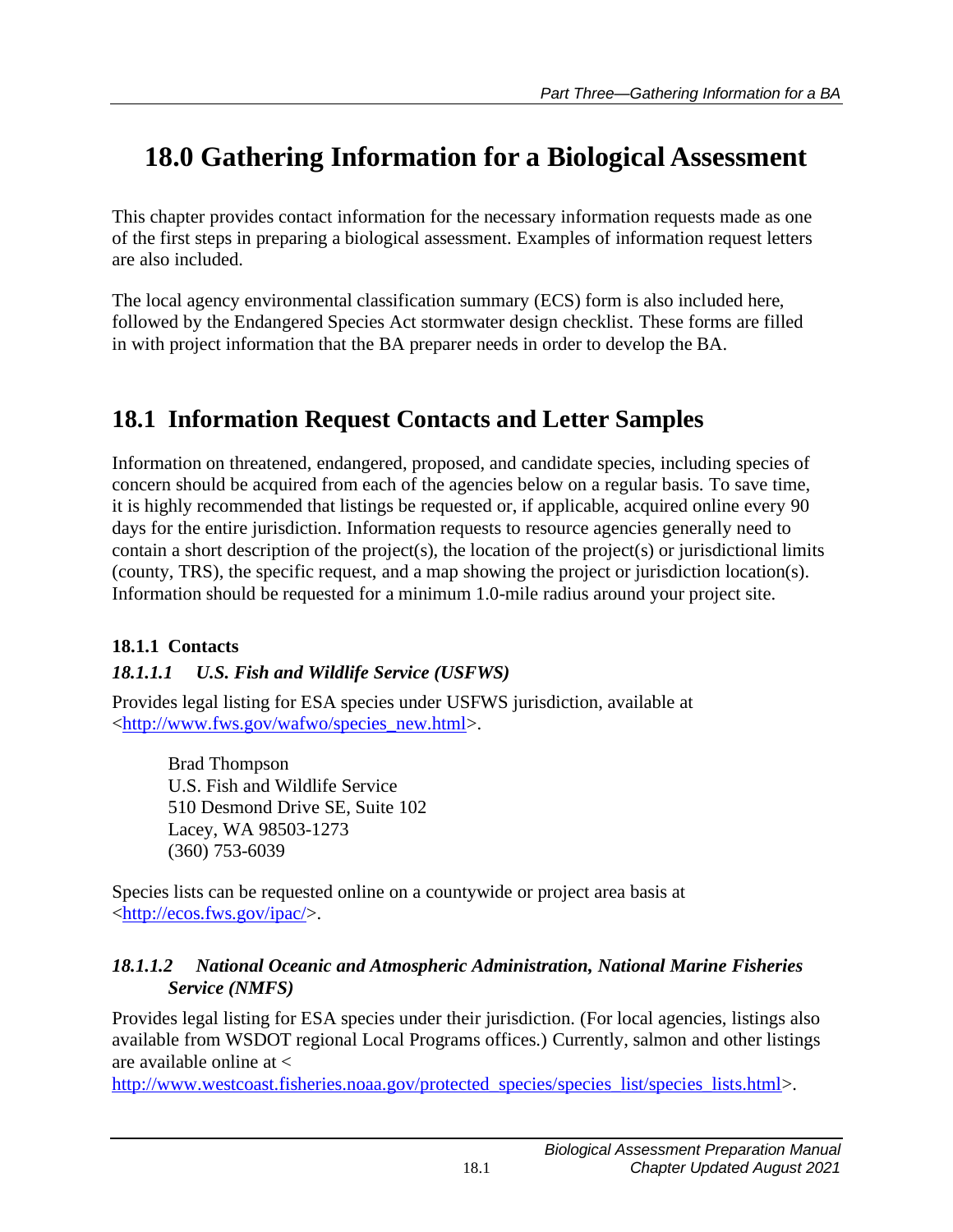Director, Washington State Habitat Office National Marine Fisheries Service Olympia Field Office 510 Desmond Drive SE, Suite 103 Lacey, WA 98503-1273 (360) 753-9440

#### *18.1.1.3 Washington Department of Fish and Wildlife (WDFW)*

Provides site-specific information on locations of species monitored by the state that are documented in the Priority Habitats and Species (PHS) database. This is sensitive, confidential information that will need to be requested through an information request form (preferred method) [\(http://wdfw.wa.gov/conservation/phs/list/\)](http://wdfw.wa.gov/conservation/phs/list/) or by letter, and you will need to sign an agreement to obtain it. It cannot be published in any public document, except according to the size and scale specifications contained within the agreement. (This is the best information source on the presence of species near your project.) Within the range of the northern spotted owl and marbled murrelet, data for these species must be specifically requested. There is a fee associated with this information request. Also, a memorandum of understanding may be established between WDFW and the requesting organization in lieu of a signed agreement for each request. For WSDOT projects, this information can be requested through the project office and regional project biologist.

Priority Habitats and Species Washington Department of Fish and Wildlife 600 Capitol Way North Olympia, WA 98501-1091 (360) 902-2543

#### *18.1.1.4 Washington Department of Natural Resources (WDNR)*

Provides information on locations of sensitive plants and rare plant communities that are documented in the Natural Heritage Program (NHP) database. This information will need to be requested through an information request form (https://www.dnr.wa.gov/NHPdata). For WSDOT projects, this information can be requested through the project office and regional project biologist.

Washington Natural Heritage Program Department of Natural Resources P.O. Box 47014 Olympia, WA 98504-7014 (360) 902-1667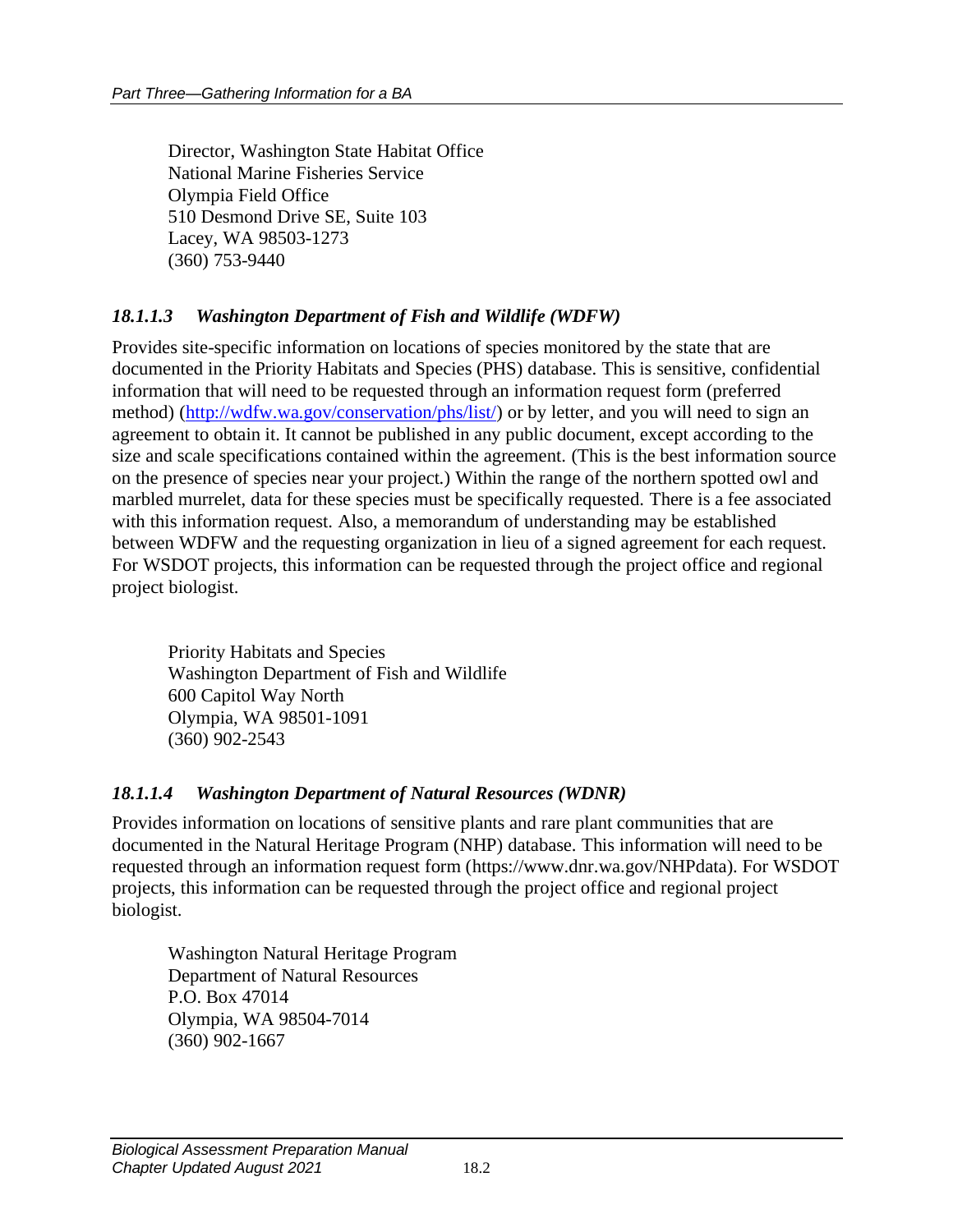#### *18.1.1.5 Washington Department of Fish and Wildlife Regional Habitat Program Managers*

For assistance with priority habitats and species information, contact a regional habitat biologist available at:

[<https://wdfw.maps.arcgis.com/apps/MapJournal/index.html?appid=48699252565749d1b7e16b](https://wdfw.maps.arcgis.com/apps/MapJournal/index.html?appid=48699252565749d1b7e16b3e34422271WDFW%20Assistance) [3e34422271WDFW Assistance>](https://wdfw.maps.arcgis.com/apps/MapJournal/index.html?appid=48699252565749d1b7e16b3e34422271WDFW%20Assistance).

## <span id="page-8-0"></span>**18.2 Local Agency Environmental Classification Summary Form**

The local agency environmental classification summary (ECS) form is now available online (in PDF format) from the WSDOT Local Programs website: [<http://www.wsdot.wa.gov/localprograms/environment/>](http://www.wsdot.wa.gov/localprograms/environment/).

### <span id="page-8-1"></span>**18.3 Endangered Species Act Stormwater Design Checklist Overview**

The Stormwater Design Checklist assists project designers in providing pertinent information about a project's stormwater treatment facilities to biologists responsible for preparing biological assessments required for consultation under Section 7 of the Endangered Species Act. The use of this checklist is necessary to aid in developing biological assessments and to promote consistency in the content provided in the agency's biological assessments.

It is possible that the specific conditions of some projects may warrant modifying or adding certain checklist items. However, to maintain consistency in the type and amount of information collected and submitted for the environmental permitting process, the checklist should be modified only if necessary.

There are two checklists available; one for western Washington and one for eastern Washington. Both checklists and the specific protocols for analyzing stormwater in these respective areas of the state are available on the following WSDOT websites: [<https://wsdot.wa.gov/sites/default/files/2017/12/27/Env-FW-ESA-](https://wsdot.wa.gov/sites/default/files/2017/12/27/Env-FW-ESA-WWAStormwtrDesignCkList.doc)[WWAStormwtrDesignCkList.doc>](https://wsdot.wa.gov/sites/default/files/2017/12/27/Env-FW-ESA-WWAStormwtrDesignCkList.doc) (western Washington) and [<https://wsdot.wa.gov/sites/default/files/2017/12/27/Env-FW-ESA-](https://wsdot.wa.gov/sites/default/files/2017/12/27/Env-FW-ESA-EWAStormwtrDesignCkList.doc)[EWAStormwtrDesignCkList.doc>](https://wsdot.wa.gov/sites/default/files/2017/12/27/Env-FW-ESA-EWAStormwtrDesignCkList.doc) (eastern Washington).

#### <span id="page-8-2"></span>**18.3.1 Runoff Treatment**

In another noteworthy revision, these checklists no longer refer to treating 140 percent of new impervious surface area for basic water quality treatment. The 140 percent approach was associated with conventional runoff treatment BMPs employing filtration or settlement of pollutants as the removal mechanism (e.g., biofiltration swales, filter strips, and basic wet ponds). Since the development of the 140 percent threshold in 1999, stormwater management in Washington State has changed considerably. The Ecology stormwater management manuals for western and eastern Washington now require that arterial and highway runoff be given